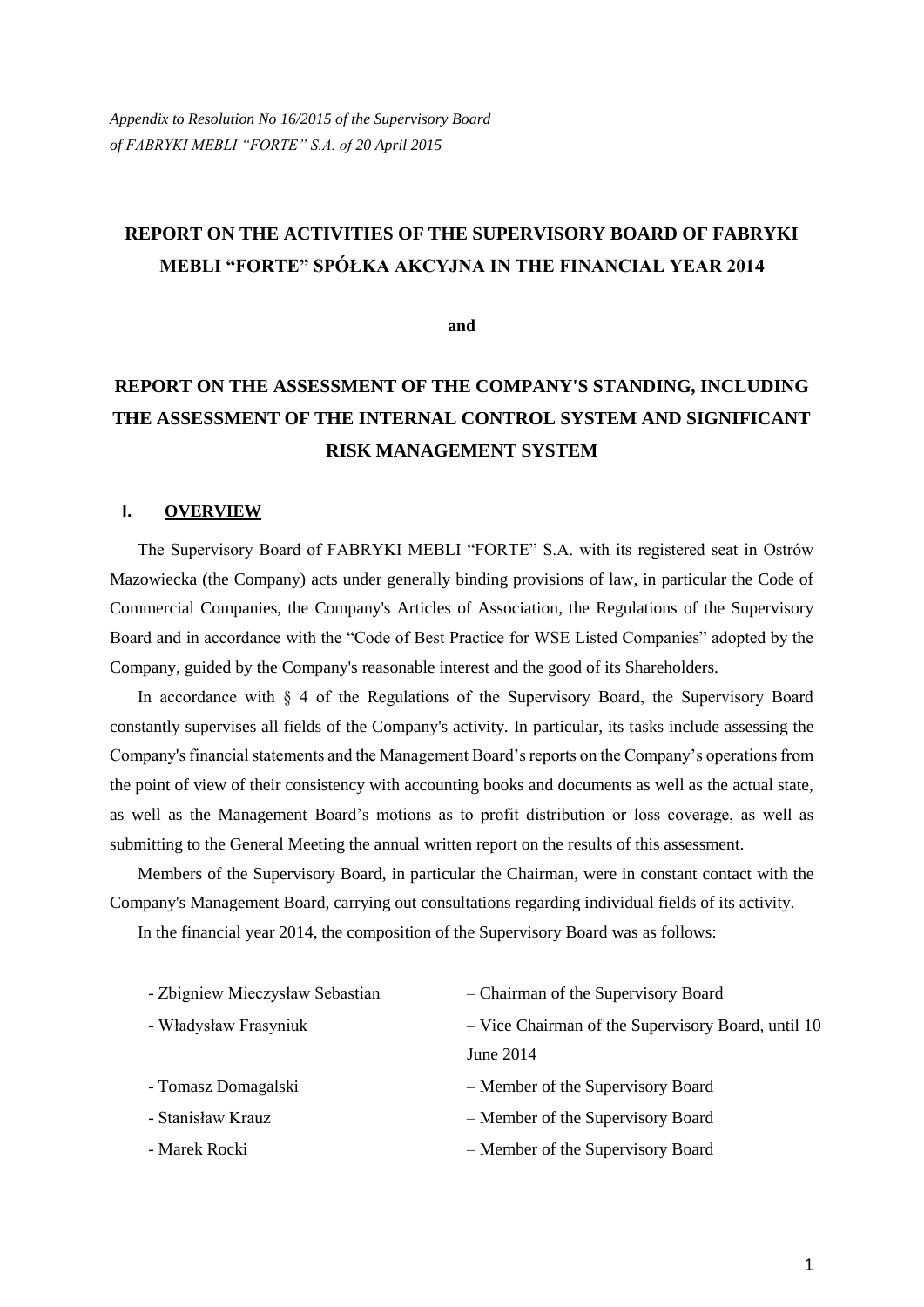On 10 June 2014 the Ordinary General Meeting of Shareholders of FABRYKI MEBLI "FORTE" S.A, due to the elapse of present term of office of the Supervisory Board, appointed a new, 4-year term of office the following persons, who were the Members of the Supervisory Board of the Company within the previous term of office:

- Zbigniew Mieczysław Sebastian appointed as Chairman of the Supervisory Board,
- Tomasz Domagalski Member of the Supervisory Board,
- Władysław Frasyniuk Member of the Supervisory Board,
- Stanisław Krauz Member of the Supervisory Board,

At the same time, the Ordinary General Meeting of Shareholders of the Company appointed Mr Stefan Golonka for Member of the Supervisory Board of FABRYKI MEBLI "FORTE" S.A. Stefan Golonka was appointed as the new Deputy Chairman of the Supervisory Board .

In the reporting period, i.e. from 1 January 2014 to 31 December 2014, the Supervisory Board conducted six meetings, including two by means of a written mode, during which it passed 25 resolutions concerning, among others:

- 1. establishing the number of Management Board Members of the Company,
- 2. appointing new Members of the Management Board of the Company,
- 3. establishing the conditions of performing the function of the Members of the Management Board of the Company,
- 4. selecting the Management Board for a new term of office,
- 5. granting bonus and fee for the Member of Management Board,
- 6. assessing financial report of the Company and report of the Management Board on the Company activity for the financial year 2013,
- 7. assessing the consolidated financial report and Management report from activities of Capital Group FABRYKI MEBLI "FORTE" S.A. in the financial year 2013,
- 8. assessing the motion by the Management Board regarding division of net profit of the Company for the financial year 2013 and dividend payment,
- 9. approving the report on the activity of the Supervisory Board for the year 2013,
- 10. assessing matters constituting an agenda for the meeting of the Ordinary General Meeting of the Shareholders of the Company,
- 11. fulfilling the conditions for granting the warrants of C series to the Authorized Persons in the III year of Incentive Programme being in place,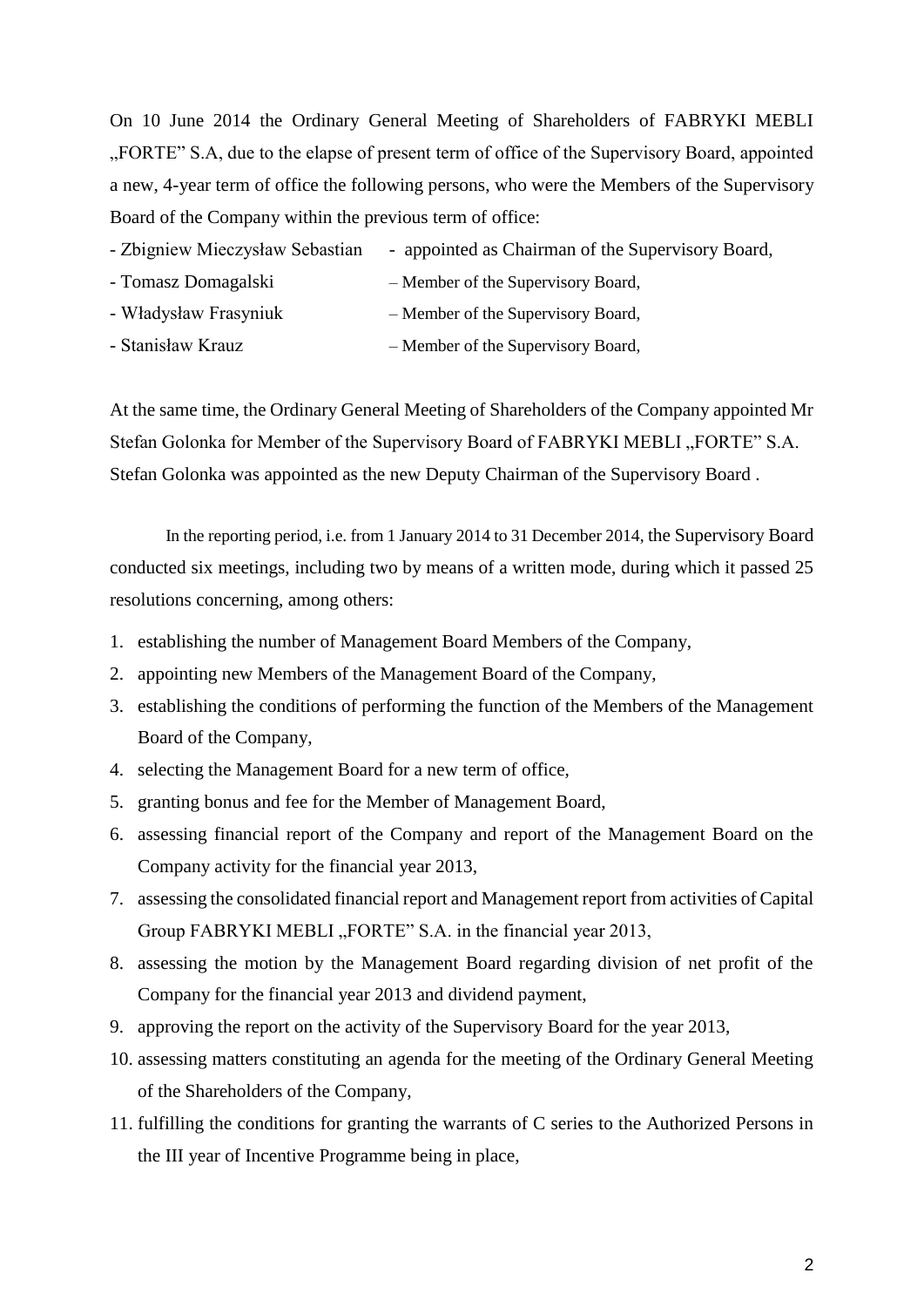- 12. defining Authorized Persons and number of warrants of C series which are designated for the Authorized Persons and submitting the offer of subscription for series C warrants,
- 13. establishing the issue price of Company shares of H series,
- 14. granting consent for liquidation of the Company FORTE MOBILA S.R.L. with its seat in Bacau (Romania),
- 15. Selecting Vice-Chairman of the Supervisory Board.

The activities of the Supervisory Board in the year 2014 concentrated around matters of material importance for the operations of the Company. The Supervisory Board carefully observed all aspects of the Company's activity and the activities of the Management Board. In 2014 the Supervisory Board appointed for Company Management new Members who will be responsible, among others, for matters related to Company finance, as well as investments and corporate marketing. The scope of activities subject to control, consultations and opinions of the Supervisory Board included significant fields of activity, such as assessing financial statements and the Management Board's reports on the Company's operations, and approving and consenting to the Management Board's performance of certain activities reserved for the competence of the Supervisory Board. The Supervisory Board analyzed the Company's financial results, the course of the investment process and matters regarding key projects implemented by the Company's Management Board in the year 2014 on a regular basis.

Opinions expressed by the Supervisory Board were favorably received by the Company's General Meeting, which adopted decisions in accordance with the Supervisory Board's recommendations.

Taking into account the resolution of the Annual General Meeting of FABRYKI MEBLI "FORTE" S.A. adopted on 22 June 2011, the Supervisory Board serves as the audit committee.

## **II. ASSESSMENT OF THE MANAGEMENT BOARD'S REPORT ON THE COMPANY'S OPERATIONS AND THE COMPANY'S FINANCIAL STATEMENTS FOR THE PERIOD FROM 1 JANUARY 2014 TO 31 DECEMBER 2014.**

In accordance with the provisions of Article 382  $\S$  3 in relation to Article 395  $\S$ 2(1) of the Code of Commercial Companies and  $\S 4(2)(e)$  of the Regulations of the Supervisory Board, the Supervisory Board has audited:

- **I.** the report of the Management Board of FABRYKI MEBLI "FORTE" Spółka Akcyjna on the Company's operations in the financial year 2014,
- **II.** the financial statements of FABRYKI MEBLI "FORTE" S.A. for the financial year 2014.

The results of the audit are as follows: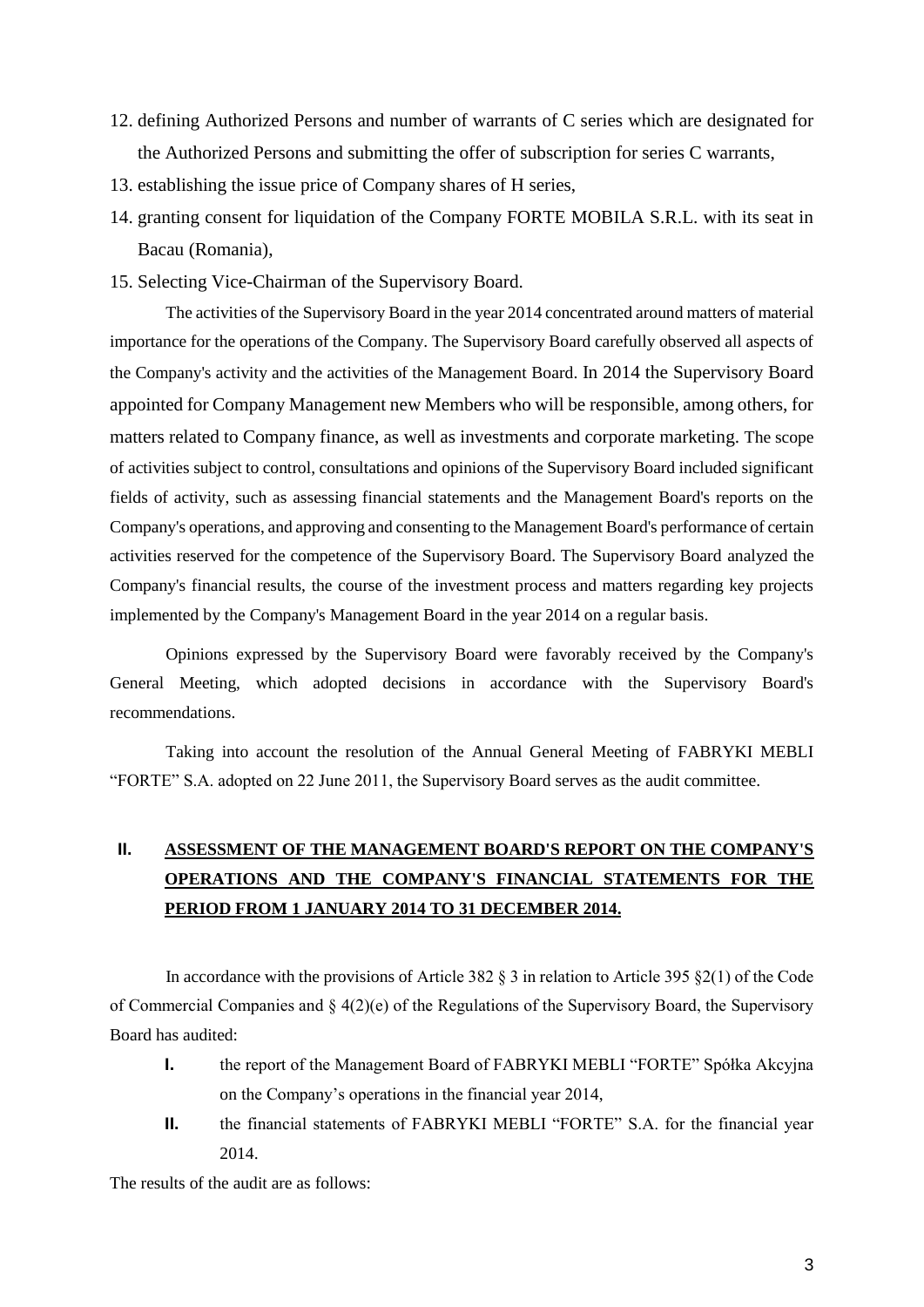### **I. Audit of the report of the Management Board of FABRYKI MEBLI "FORTE" Spółka Akcyjna on the Company's operations in the year 2014.**

The Supervisory Board expresses a positive view of the implementation of the Company's action strategy and the targets set by the Management Board. Having analysed the report of the Management Board of FABRYKI MEBLI "FORTE" S.A. on the Company's operations in 2014, the Supervisory Board concludes that:

- 1. the report has been prepared in accordance with the provisions of law and contains information regarding:
	- a) events significantly affecting the Company's activity which occurred during the financial year and later — until the approval of the report on the Company's operations,
	- b) current and expected financial situation,
	- c) expected development of the Company,
	- d) status of the conducted research and technical development,
	- e) employment in the Company.
- 2. The information on significant events affecting the Company's operations presented in the report includes data regarding:
	- a) changes in the Company's ownership structure occurring in the reporting period,
	- b) existing changes in composition of the Supervisory Board and Management Board of the Company,
	- c) employment and work organisation in the Company,
	- d) economic and financial results of the Company's operations,
	- e) the Company's investment activity and financial management,
	- f) the main items of the balance sheet, profit and loss account, changes in equity and cash flows.

The Supervisory Board believes that the scope and manner of presentation of this information thoroughly, correctly, reliably and clearly reflect all significant events and their impact on the asset and financial standing and the results achieved by the Company in 2014.

In the opinion of the Supervisory Board, the Management Board's report on the Company's operations contains a true description of the development and achievements of the Company, including basic risks and threats for the operations of FABRYKI MEBLI "FORTE" S.A.

At the same time, the Supervisory Board concludes that during the activities performed by the Supervisory Board in the reporting period it was adequately informed by the Company's Management Board of these events.

#### **II. Audit of the financial statements of FABRYKI MEBLI "FORTE" Spółka Akcyjna for**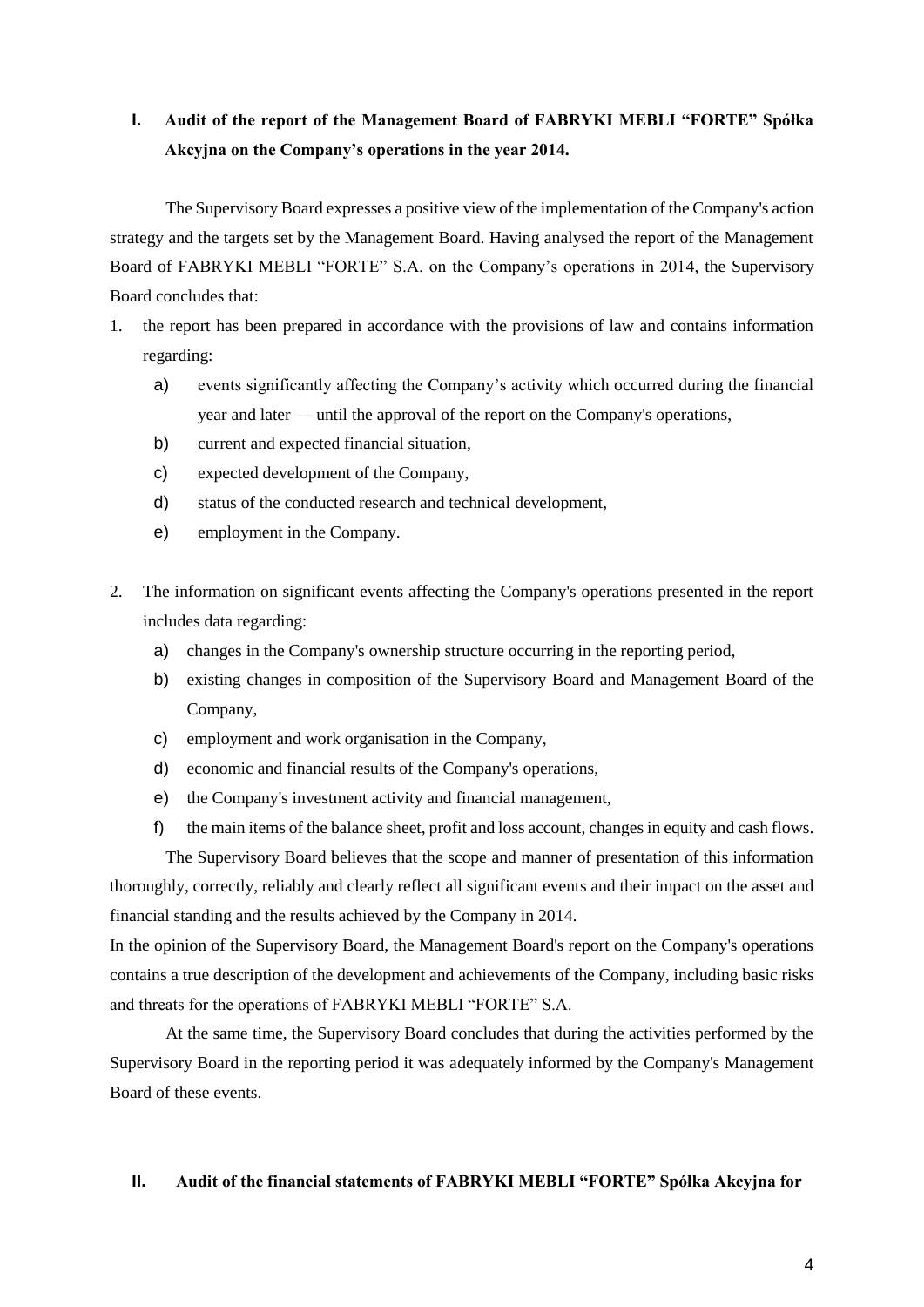#### **the financial year 2014, verified by a certified auditor.**

Having examined the Company's financial statements for the financial year 2014, taking into consideration the auditor's opinion on the audit of the financial statements prepared by the Company's auditor, BDO Sp. z o.o. with its registered seat in Warsaw, the Supervisory Board has made an assessment of the Company's financial statements in the scope of their consistency with accounting books and documents and the actual status.

Therefore, the Supervisory Board concludes that the Company's financial statements for the financial year 2014, including:

- introduction to the financial statement.
- the statement of financial situation prepared as at 31 December 2014, showing at the assets and liabilities the sum of 622,624 thousand PLN (in words: six hundred and twenty two millions, six hundred twenty four thousand zloty),
- the profit and loss account for the financial year from 1 January 2014 to 31 December 2014, presenting a net profit of 74,612 thousand PLN (in words: seven hundred seventy four million, six hundred and twelve thousand PLN),
- the statement of comprehensive income for the financial year ending on 31 December 2014 indicating total income amounting to 71,504 thousand PLN (in words: seventy one million five hundred and four Polish zloty)
- the statement of changes in equity for the financial year ending on 31 December 2014 indicating an increase in equity by the amount 35,877 thousand PLN (in words: thirty five million eight hundred seventy seven thousand zloty),
- cash flow statement for the financial year for the financial year ending on 31 December 2014 indicating a net decrease in cash by 21,224 thousand PLN (in words: twenty one million two hundred and twenty four thousand zloty),
- and additional information and explanations

were prepared in accordance with the Company's accounting books and documents and with the actual state.

In the opinion of the certified auditor the financial statement within all key aspects:

- a) presents in a reliable and clear way key information for the assessment of the assets and financial situation of the Company as at 31 December 2014, as well as its financial result for the financial year ending on 31 December 2014,
- b) has been elaborated in accordance with the International Accounting Standards, International Financial Reporting Standards and the relevant interpretations issued in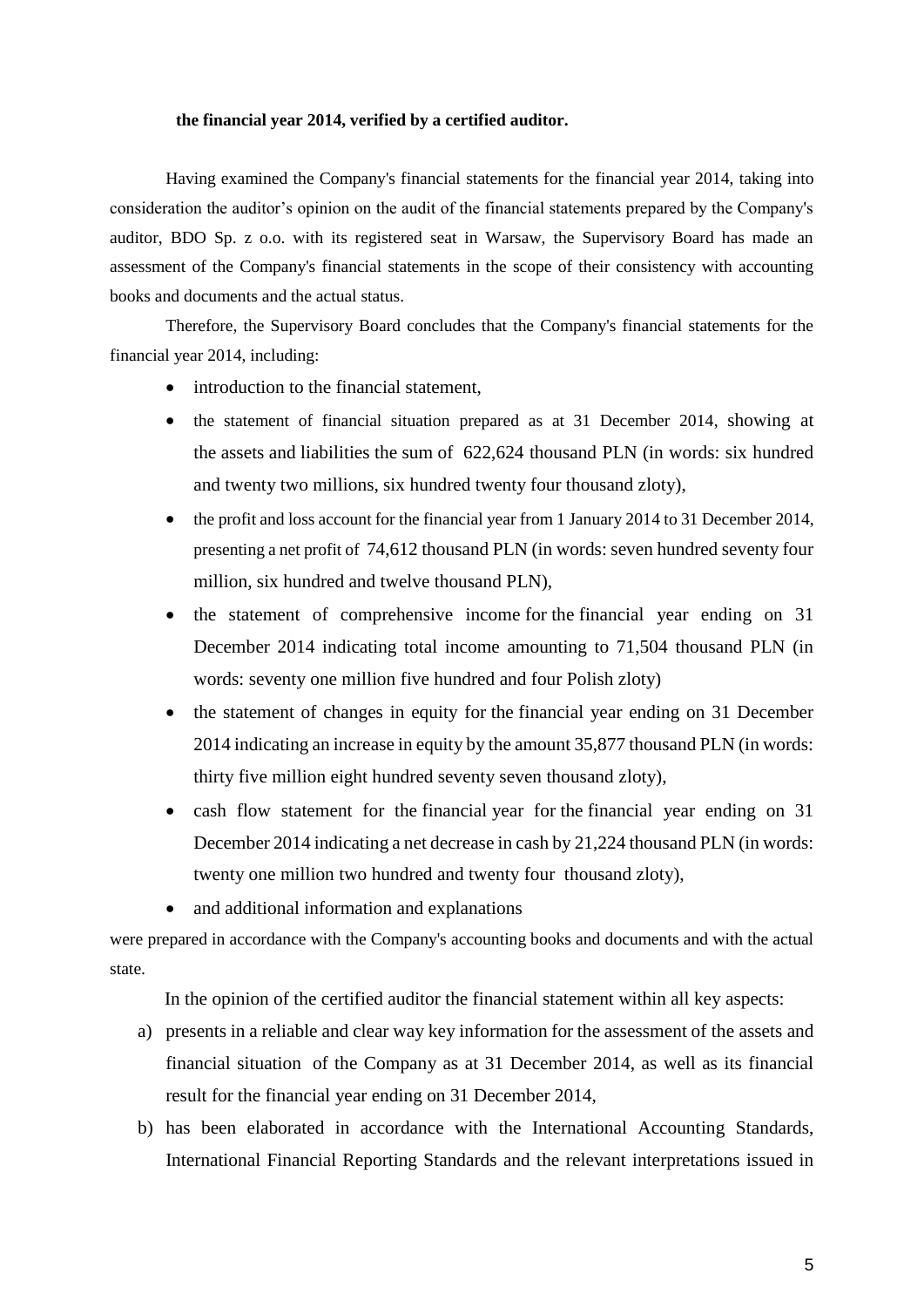the form of the European Commission Regulations, and in the scope not regulated by these standards-in accordance with the provisions of the Accounting Act and implementing measures issued on its basis as well as pursuant to the correctly maintained accounting books.

c) is compliant with legal provisions and provisions of the Company's Statute impacting the content of the financial statement.

In the opinion of the certified auditor the report on Company's activities is complete in the meaning of art. 49 of the Accounting Act and incorporates the regulations of the Ordinance of the Minister of Finance of 19 February 2009 on current and periodical information submitted by the issuers of securities and the conditions of considering as equivalent information required by law of a non-member state (Polish Journal of Laws from 28 January 2014, item 133), and information contained therein, as sourced from the audited consolidated financial statements, is compliant with such statements.

Post analyzing individual components of the financial statement of the Company and the opinion as well as the report of the certified auditor, the Supervisory Board indicated no objections as to the correctness and reliability of the financial statement of FABRYKI MEBLI "FORTE" S.A. for the financial year 2014.

At the same time, the Supervisory Board notes that the financial statement is compliant with the information contained in the Management Board report on Company activity of FABRYKI MEBLI "FORTE" S.A. for the year 2014.

# **III. ASSESSMENT OF THE MANAGEMENT BOARD'S REPORT ON THE OPERATIONS OF THE FABRYKI MEBLI "FORTE" S.A. CAPITAL GROUP AND THE CONSOLIDATED FINANCIAL STATEMENTS OF THE CAPITAL GROUP FOR THE PERIOD FROM 1 JANUARY 2014 TO 31 DECEMBER 2014.**

Acting in accordance with the provisions of Article 382  $\S$  3 in relation to Article 395  $\S$ 2(1) and § 5 of the Code of Commercial Companies and § 4(2)(e) of the Regulations of the Supervisory Board, the Supervisory Board has audited the Report on the operations of the FABRYKI MEBLI "FORTE" Spółka Akcyjna Capital Group in 2014 and the Consolidated financial statements of the FABRYKI MEBLI "FORTE" S.A. Capital Group for the period from 1 January to 31 December 2014.

Having examined the auditor's opinion on the audit of the Consolidated financial statements of the FABRYKI MEBLI "FORTE" S.A. Capital Group for the financial year ended 31 December 2014 prepared by the auditor, BDO Sp. z o.o. with its registered seat in Warsaw, the Supervisory Board concludes that: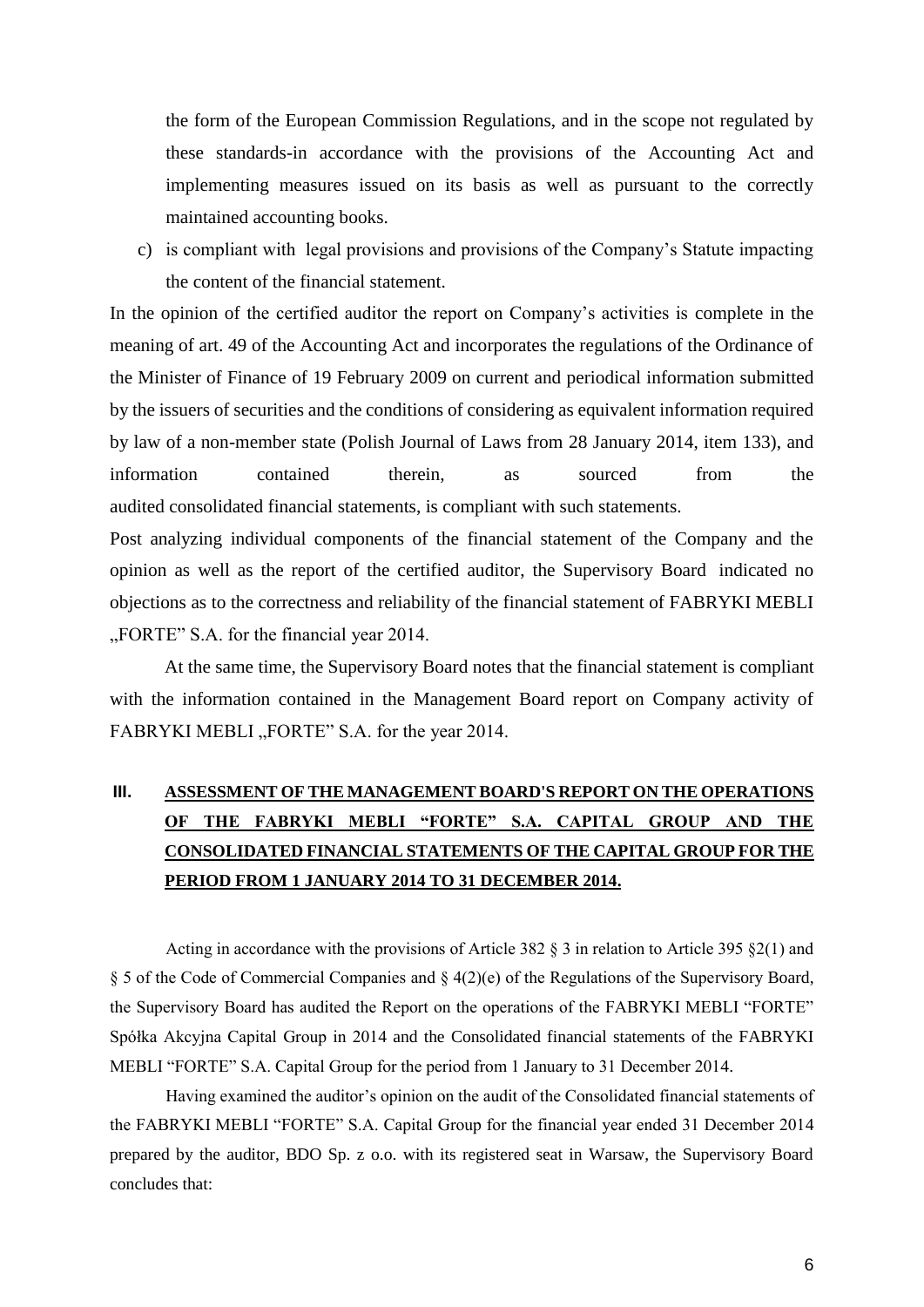- 1. the consolidated financial statements of the FABRYKI MEBLI "FORTE" S.A. Capital Group for the financial year 2014, including:
	- a. consolidated report on financial situation drawn up as at 31 December 2014 showing total assets and liabilities of 638,730 thousand PLN (in words: six hundred and thirty eight million, seven hundred and thirty thousand zloty),
	- b. the consolidated profit and loss account for the financial year ending on 31 December 2014 showing net cash inflow amounting to 75,152 thousand PLN (in words: seventy five million one hundred and fifty two thousand PLN),
	- c. The consolidated pro forma statement of comprehensive income for the financial year ending on 31 December 2014, showing comprehensive income of 72,304 thousand PLN ( in words: seventy two million three hundred and forty thousand zloty),
	- d. The consolidated statement of changes in equity for the financial year ending on 31 December 2014 showing increase in equity by 36,677 thousand PLN (in words: thirty six millions six hundred and seventy seven thousand zloty),
	- e. The consolidated statement of changes in equity for the financial year ending on 31 December 2014 showing a decrease of cash by an amount of 20,614 thousand PLN (in words: twenty milion six hundred and fourty thousand zloty),
	- f. additional information regarding the accepted accounting principles and other explanatory notes.
- 2. the Management Board's report on the operations of the FABRYKI MEBLI "FORTE" S.A. Capital Group in the financial year 2014,

were prepared in accordance with the Company's accounting books and documents and with the actual state. In the opinion of the certified auditor the Consolidated financial statement of the Capital Group FABRYKI MEBLI "FORTE" S.A in all key aspects:

- d) presents in a reliable and clear way key information for the assessment of the assets and financial situation of the Company FABRYKI MEBLI "FORTE" S.A. as at 31 December 2014, as well as its financial result for the financial year ending on 31 December 2014,
- a) has been elaborated in accordance with the International Financial Reporting Standards approved by the European Union,

.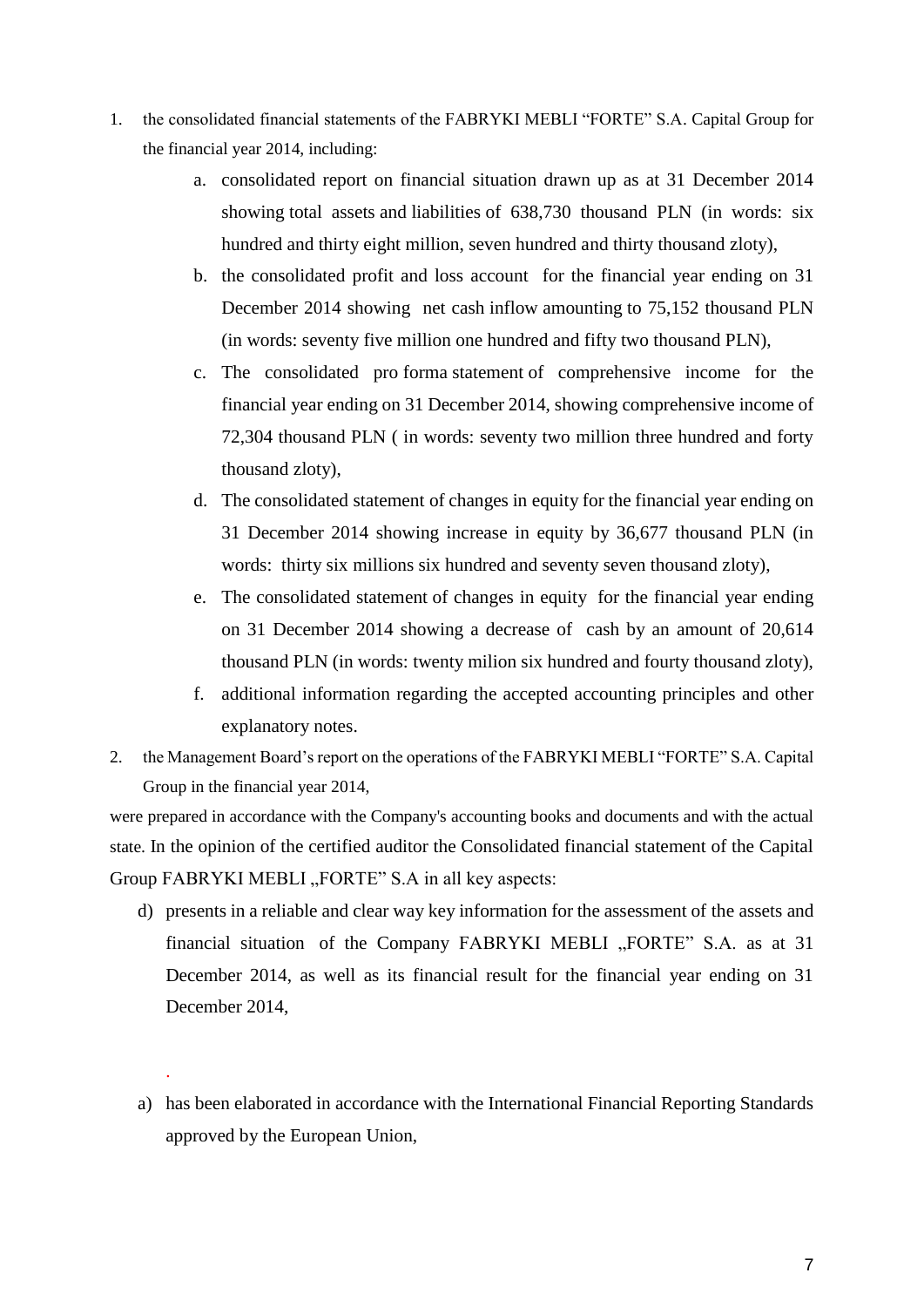b) is compliant with legal provisions in place within the Capital Group impacting the content of the financial statement.

The report on Company's activities for the financial year ending on 31 December 2014 is complete in the meaning of art. 49 (2) of the Accounting Act and of the Ordinance of the Minister of Finance of 28 January 2014 on current and periodical information submitted by the issuers of securities and the conditions of considering as equivalent information required by law of a non-member state (Polish Journal of Laws from 28 January 2014, item 133), and information contained therein, as sourced from the audited consolidated financial statements, is compliant with such statements. Having analysed the Consolidated financial statements of the FABRYKI MEBLI "FORTE" S.A. Capital

Group for the financial year 2014, and the report of the Management Board of the Capital Group for 2014 and the opinion and report of the certified auditor, the Supervisory Board does not raise objections as to the correctness and truthfulness of the abovementioned reports of the FABRYKI MEBLI "FORTE" S.A. Capital Group.

## **IV. ASSESSMENT OF THE INTERNAL CONTROL SYSTEM AND SIGNIFICANT RISK MANAGEMENT SYSTEM**

On the basis of the analysis of the financial statements of the Company and the Capital Group for 2014, the Management Board's report for 2014, the Management Board's consolidated report on the operations of the Capital Group for 2014 and the ongoing cooperation with the Company's Management Board, the Supervisory Board, which at the same time performs the tasks of the audit committee, concludes that the Company's Management Board is fully responsible for the functioning of the internal control system and significant risk management system. In the process of current management and direction of the Company, and also in the phase of preparing periodical reports, the Management Board performs a periodical verification of risk factors significant for the Company on an ongoing basis throughout the whole financial year.

The Company's Management Board is also responsible for the efficiency of the internal control system in the process of preparing financial statements. The Management Board represented by the Management Board Member responsible for financial matters directly supervises the process of preparing the contents of the Company's financial statements and interim reports. The integrated IT system SAP R/3 functioning at the Company, the V-desk system which covers registration, factual description, posting and acceptance of invoices – in line with competences assigned by the Management Board, and the accounting policy approved by the Company's Management Board and based on International Accounting Standards allow for and ensure the correct functioning of internal control of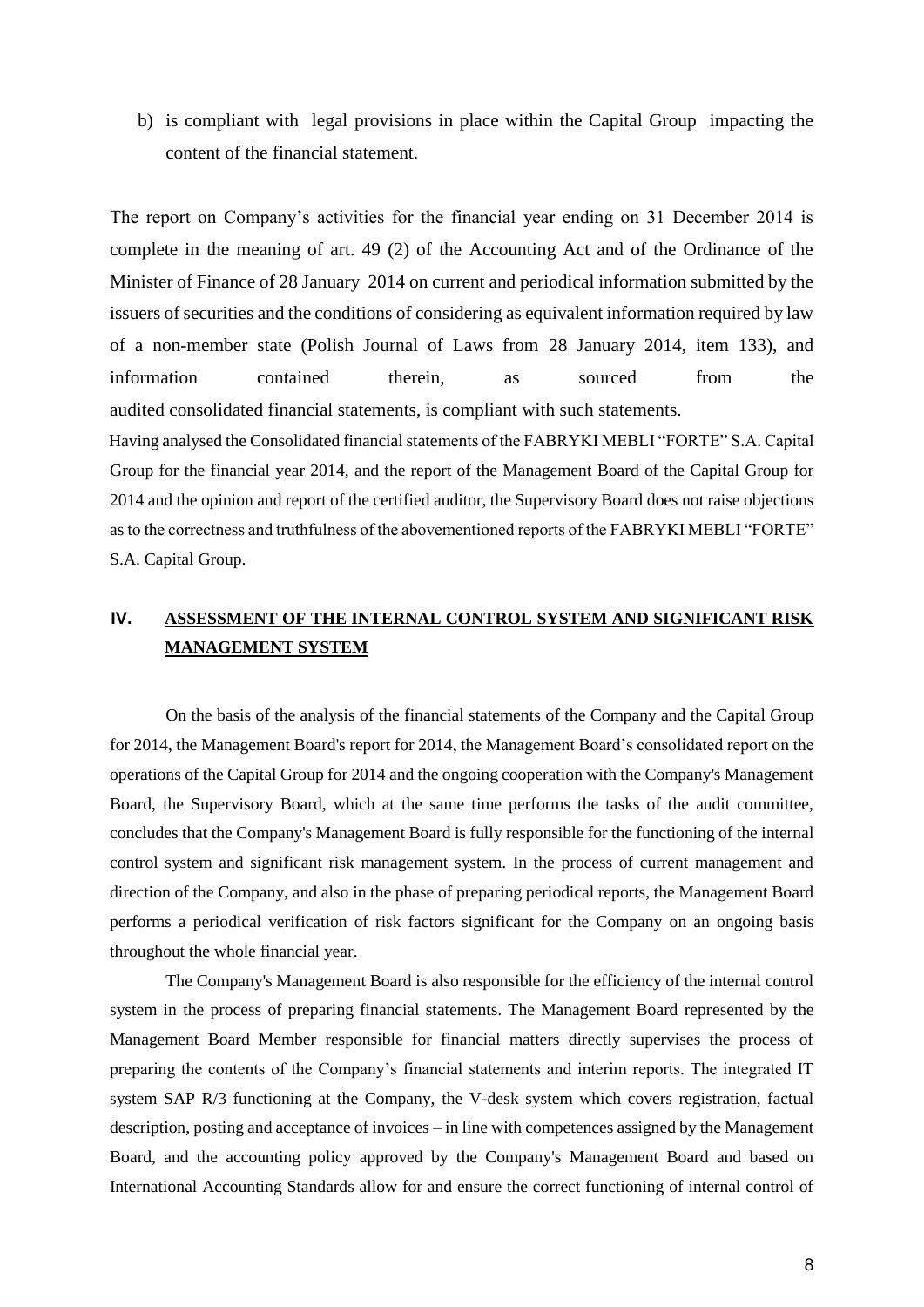every operation with financial implications for the Company.

Within the internal control system, the Company has developed detailed planning, budgeting and management analytics processes which allow for:

- detailed planning of costs for each cost centre, isolated from the Company's structure,
- monthly settlement of actually incurred costs and constant analysis of deviations,
- monthly control of budget execution for individual cost centres together with monthly verification of the levels of controlling indicators divided into
- profit centres, products and sales areas, reported by the Controlling Department to the Management Board and indirectly to the Company's Supervisory Board, and hedging the exchange rate risk,
- assessing all investment applications in view of the estimated rate of return of a given investment. The internal control system and significant risk management system function also on the basis

of:

- a clear and documented division of powers and responsibilities adopted in the internal acts of the Company,
- provisions of law regarding the products and scope of operations of the Company,
- a set of internal regulations, procedures and instructions,
- work quality control performed by directors of individual organisational units,
- product quality control reported cyclically to the Company's Management Board,
- inspections of threats and risk on individual work stations,
- reviews of the management system in organisational areas and processes,
- external and internal audits.

The Company implemented a new investment procedure the main purpose of which is to enable supervision of full control over each stage of planning and realization of investments. The current analysis of investment processes ensures a reliable financial, materials and asset-related information. It allows thus to identify potential errors, deviations or any other irregularities during realization of particular stages of investment thanks to what it is possible to input the necessary corrections related to investment processes and especially their correct and thorough settlement.

The abovementioned procedures of internal control and the significant risk management system are viewed by the Supervisory Board as coherent, stable and efficient tools which allow to significantly limit risks related to current operations. The Company is aware of the risk related to the conducted activity and has implemented control mechanisms which enable it to manage risk and keep it at acceptable levels, both in production divisions and in other fields of activity. The Supervisory Board